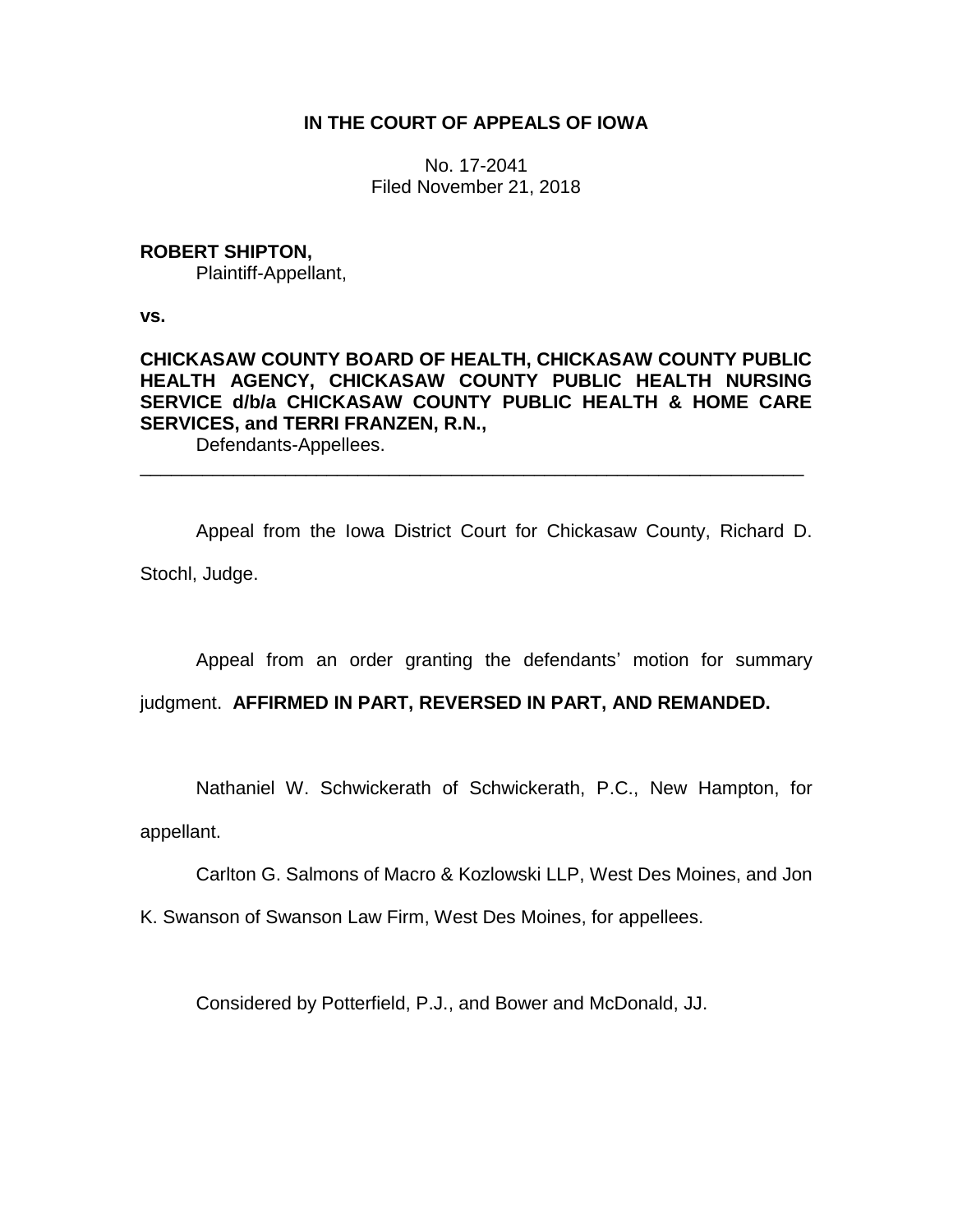#### **McDONALD, Judge.**

Plaintiff Robert Shipton commenced this malpractice action against Defendants Chickasaw County, Chickasaw County Board of Health, Terry Franzen, R.N., and Mercy Health Services-Iowa Corp. (collectively, hereinafter "the county"). Shipton appeals from the district court's order granting the county's second motion for summary judgment. We affirm in part, reverse in part, and remand for further proceedings.

I.

We review a grant of summary judgment for correction of errors at law. *See Crippen v. City of Cedar Rapids*, 618 N.W.2d 562, 565 (Iowa 2000). Summary judgment is appropriate "if the pleadings, depositions, answers to interrogatories, and admissions on file, together with the affidavits, if any, show that there is no genuine issue as to any material fact and that the moving party is entitled to judgment as a matter of law." Iowa R. Civ. P. 1.981(3). "In assessing whether summary judgment is warranted, we view the entire record in a light most favorable to the nonmoving party." *Crippen*, 618 N.W.2d at 565 .

#### II.

When viewed in the light most favorable to Shipton, the summary judgment record shows the following. In February 2013, Shipton sustained a serious leg injury. He was treated for the injury at the Mayo Clinic and released. Subsequently, he developed a staph infection. Treatment of the staph infection required self-administration of Vancomycin twice daily via a peripherally inserted central catheter (PICC) line. Vancomycin is a potent drug, which can cause serious adverse health effects when improperly administered. An incorrectly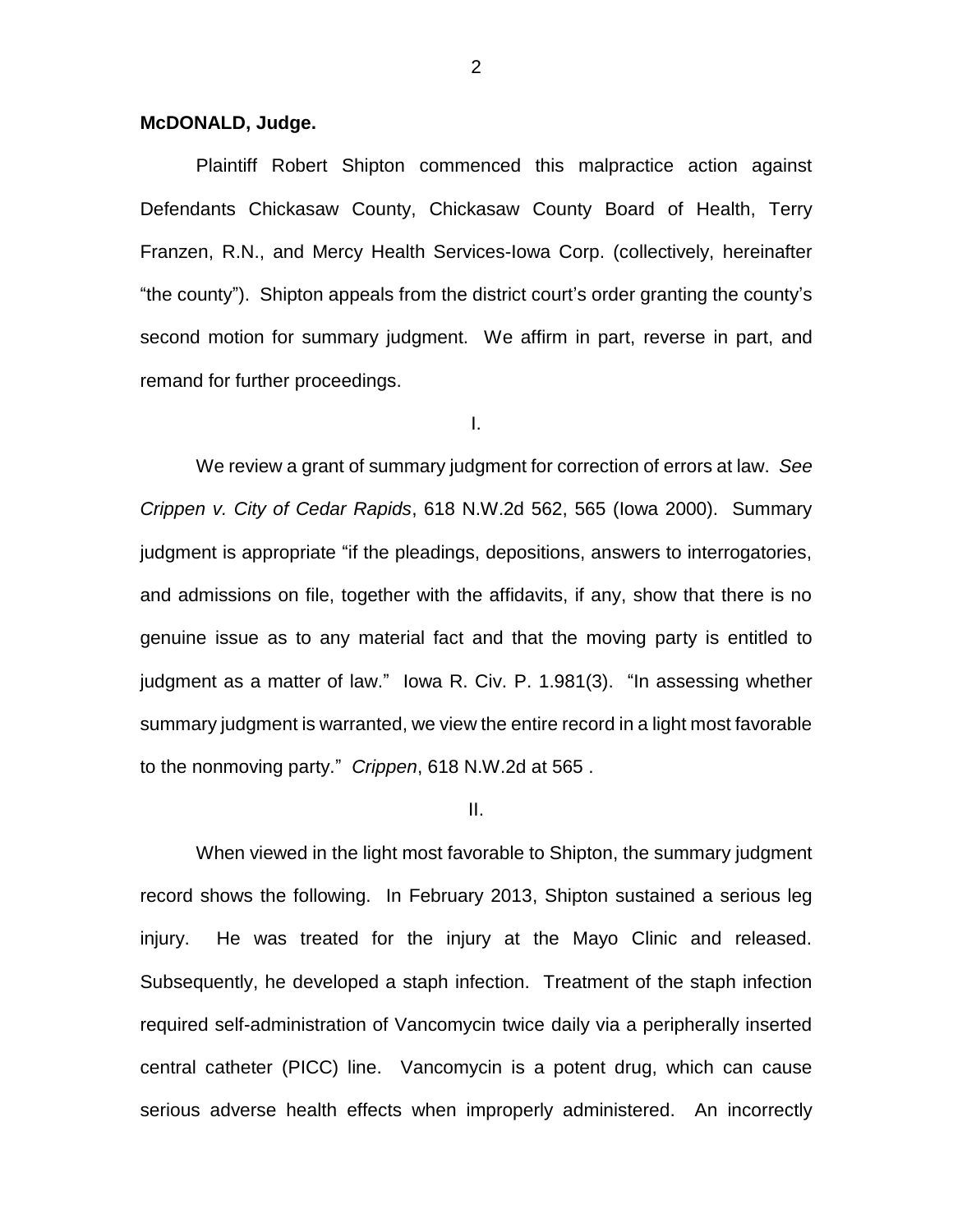inserted PICC line creates risk the drug will infuse into the wrong portion of the body.

Defendant Terry Franzen, a registered nurse, and two other Chickasaw County nurses provided in-home care to Shipton in the form of periodic visits over a two-week period in June of 2013. Franzen visited Shipton on five occasions: June 13, 14, 17, 24, and 26. According to the county, Franzen's responsibilities during these in-home visits were: "(1) to monitor the wound on [Shipton's] leg by keeping it free from infection; (2) to monitor the pain and help him with that; (3) to monitor Shipton's PICC line looking for signs of infection; and (4) to continue teaching Shipton on the clean technique for infusion of Vancomycin."

On June 17, during one of Franzen's visits, Shipton's PICC line became dislodged from its insertion site. After this incident, Shipton began experiencing pain in his arm near the insertion site. The pain gradually increased in severity over the course of the following several days.

When Franzen arrived for her visit on the morning of June 24, Shipton complained of extreme pain. Franzen contacted the nearby hospital. The hospital advised Shipton should be brought to the emergency room. However, county policy prohibited Franzen from transporting Shipton in her own vehicle, so each drove separately to the hospital. Shipton presented at the emergency room and received treatment. He was prescribed Oxycodone and released with no followup treatment recommended.

Shipton filed this suit in May 2015. In his petition, he alleged the defendants were negligent in several respects. His first specification of negligence related to the events of June 17. With respect to that date, Shipton alleged Franzen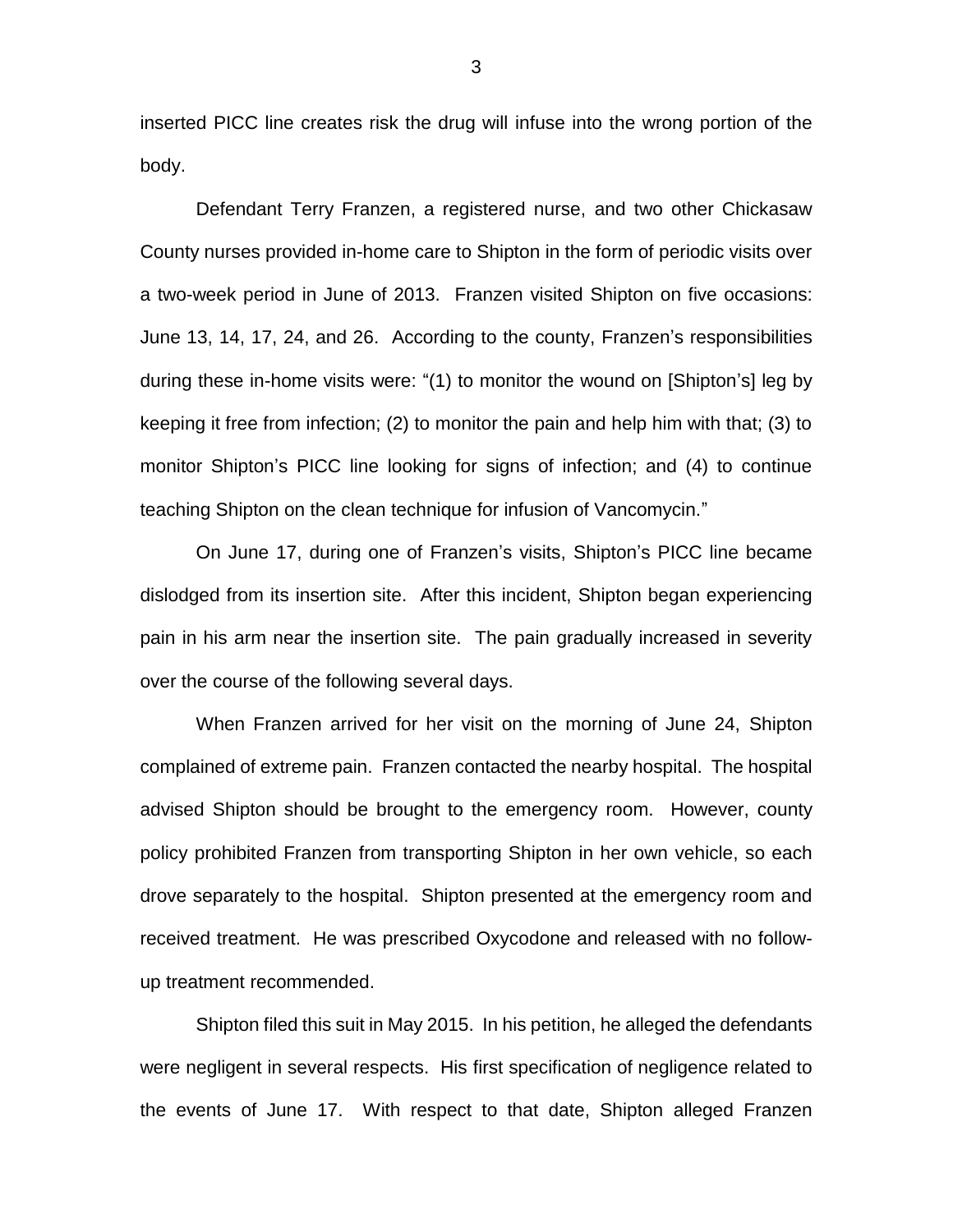negligently dislodged his PICC line, which resulted in the infusion of Vancomycin into his body tissue. He also alleged the defendants "(1) failed to properly document Plaintiff's concerns and assess his shoulder pain, (2) failed to follow the Doctor's order by administering the Vancomycin in a manner other than prescribed and, (3) failed to inform Plaintiff's treating physician of problems with his PICC line." Shipton's additional specifications of negligence related to the events of June 24. With respect to that date, he alleged Franzen's actions fell below the standard of care in multiple respects. Shipton claimed he suffered "serious and permanent bodily injuries" as a result of the defendants' negligence.

The county pleaded the affirmative defense of emergency-response immunity pursuant to lowa Code section  $670.4(11)$   $(2013).<sup>1</sup>$  The county moved for summary judgment on the basis of the emergency-response immunity. The county argued it was undisputed an emergency was in progress on the morning of June 24 and the county was entitled to statutory immunity. In support of its motion, the county relied upon the deposition testimony of Franzen and Shipton, who agreed there was an emergency in progress on June 24. The county did not address any specifications of negligence regarding conduct occurring prior to June 24. In resisting the motion for summary judgment, Shipton argued there was "a genuine factual dispute as to whether the actions of Defendants were in response to an emergency[,] and the time, if any, at which the situation became an emergency in accordance with the statute." In a summary order, the district court denied the

 $\overline{a}$ 

<sup>&</sup>lt;sup>1</sup> In 2015, this Code section was renumbered from  $670.4(11)$  to  $670.4(1)(k)$ . The statutory language remains identical.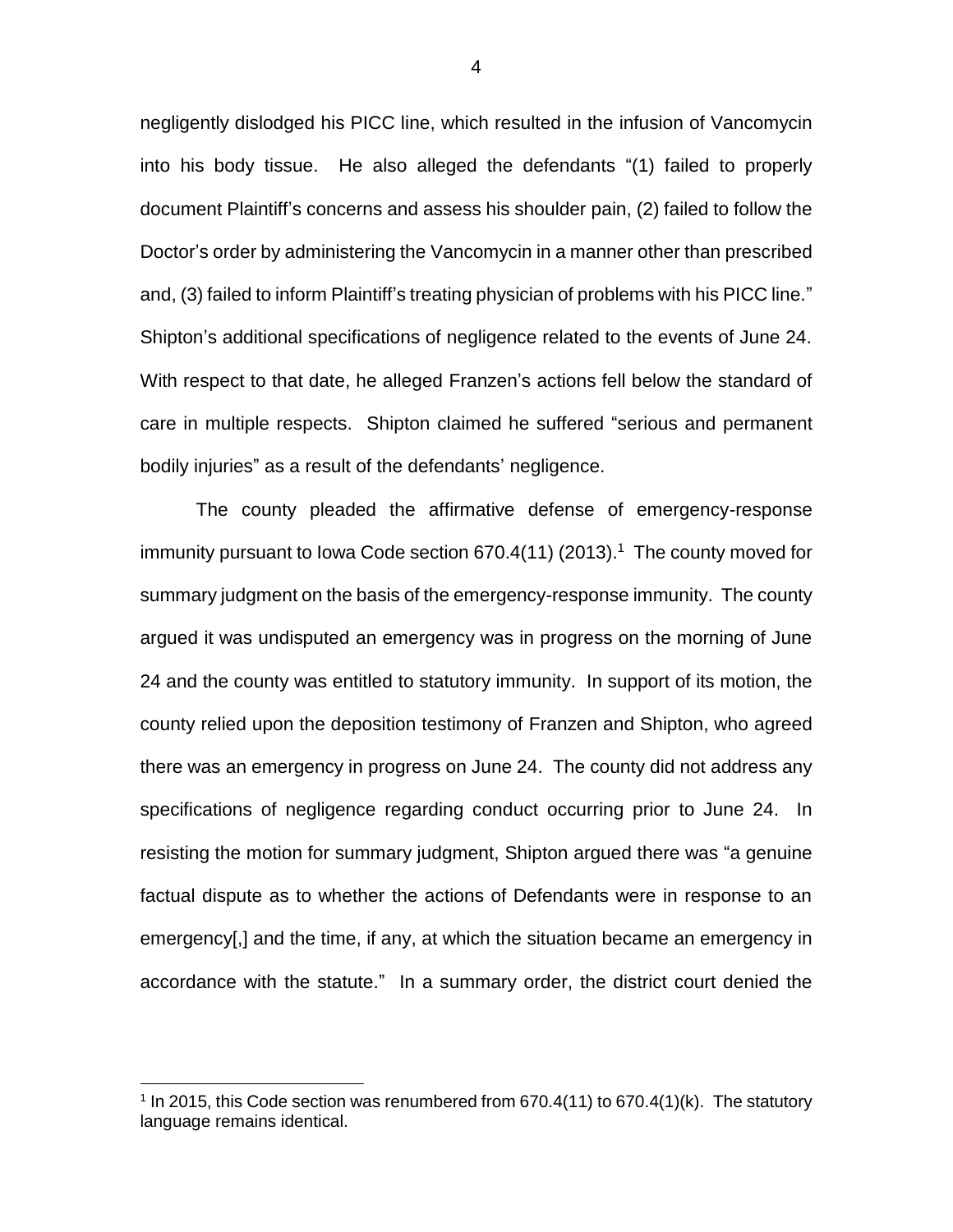motion for summary judgment, finding "a fact issue exist[ed] as to the issue of immunity."

After the district court denied the county's motion for summary judgment, the parties continued with discovery. Shipton designated an expert witness to testify regarding duty, breach, and causation. The county moved to strike the expert witness on two grounds: the expert, a California nurse, was not qualified to testify regarding the nursing standards of care in Iowa; and Shipton's designation was untimely. The district court denied the motion. The district court did, however, sanction Shipton for the untimely designation. Defendants deposed Shipton's expert witness. In her deposition, she testified Franzen may have been negligent in her handling of the PICC line on June 17. The expert also opined Shipton was in a state of emergency on the morning of June 24.

The county subsequently filed a renewed motion for summary judgment. In support of its motion, the county argued Shipton's expert should be disqualified and, in the absence of her testimony, there was no evidence supporting a prima facie case of negligence. The county also argued there was no disputed issue of fact regarding the emergency-response immunity covering the county's conduct on June 24. Shipton did not file a timely resistance to the motion.

The district court granted the renewed motion for summary judgment and stated it would treat the county's motion as unresisted. However, the district court stated it would consider the pleadings and attachments to Shipton's resistance to the county's first motion for summary judgment. In ruling on the merits of the second motion, the district court rejected the county's argument that Shipton's expert was not qualified to opine in this matter. The district court concluded the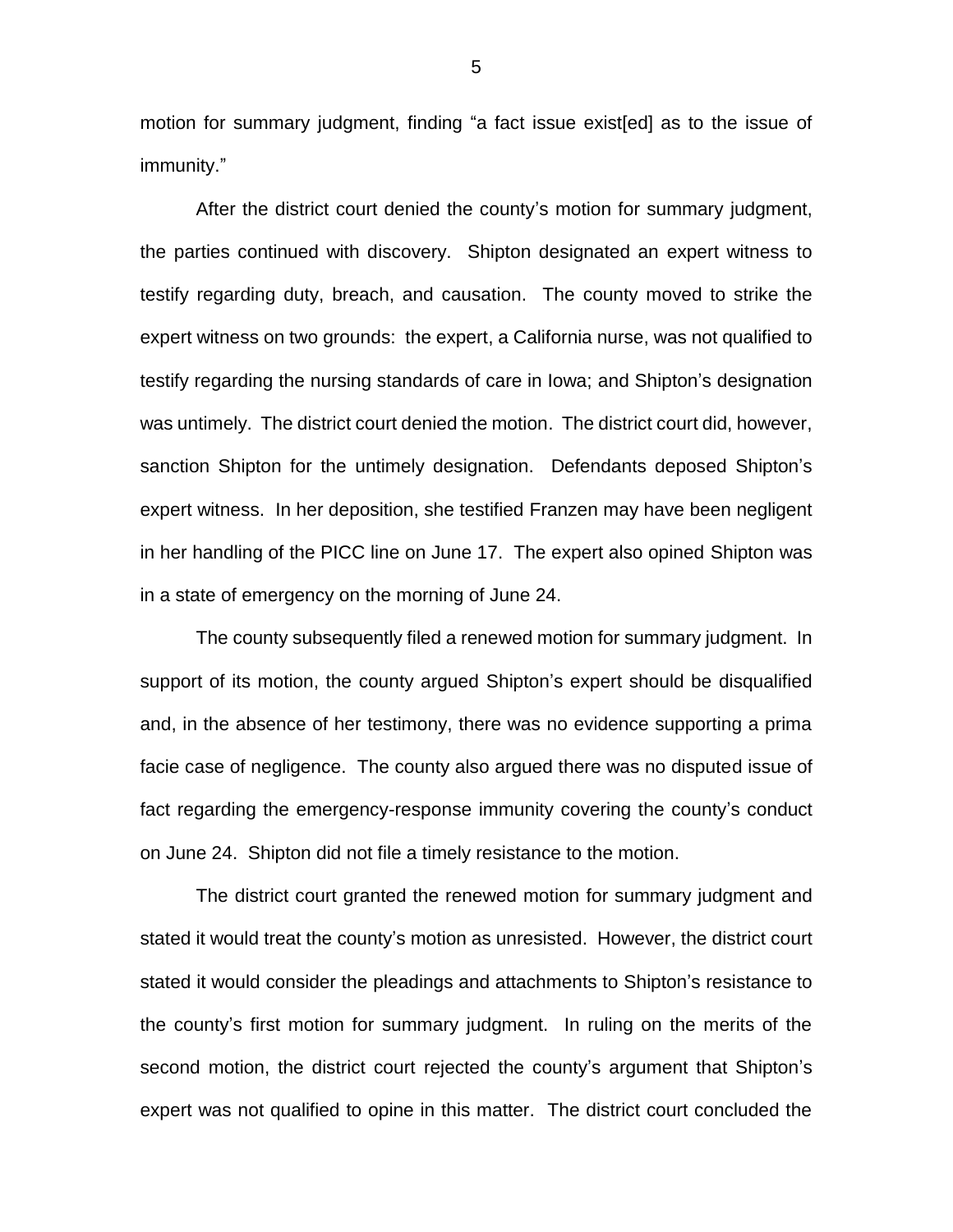qualification of the witness was an issue for trial. The court next addressed the county's defense under the emergency-response immunity. It found undisputed evidence in the record showed there was an emergency response on June 24 and the county had statutory immunity for the acts occurring on that day. The district court further found there was no evidence of negligence occurring prior to June 24. The district court thus granted the county's motion and dismissed Shipton's claims.

#### III.

"Iowa Code chapter 670 establishes the parameters of a municipality's liability for the negligent acts or omissions of its employees." *Keystone Elec. Mfg., Co. v. City of Des Moines*, 586 N.W.2d 340, 345-46 (Iowa 1998). Iowa Code section 670.4 exempts municipalities from liability stemming from the acts or omissions of its employees in a variety of settings. At issue in this case is Iowa Code section 670.4(11), which immunizes a municipality from "[a] claim based upon or arising out of an act or omission in connection with an emergency response including but not limited to acts or omissions in connection with emergency response communications services." This is known as the emergencyresponse immunity or exception. *See Keystone*, 586 N.W.2d at 346.

The scope of the emergency-response immunity is fairly well established. The term "emergency" is widely understood. Black's Law Dictionary defines an emergency as "[a] sudden and serious event or an unforeseen change in circumstances that calls for immediate action to avert, control, or remedy harm." *Emergency*, *Black's Law Dictionary* (10th ed. 2009). In *Stych v. City of Muscatine*, the court applied the dictionary definition of the term "emergency" to conclude that it is "a state of things unexpectedly arising, and urgently demanding immediate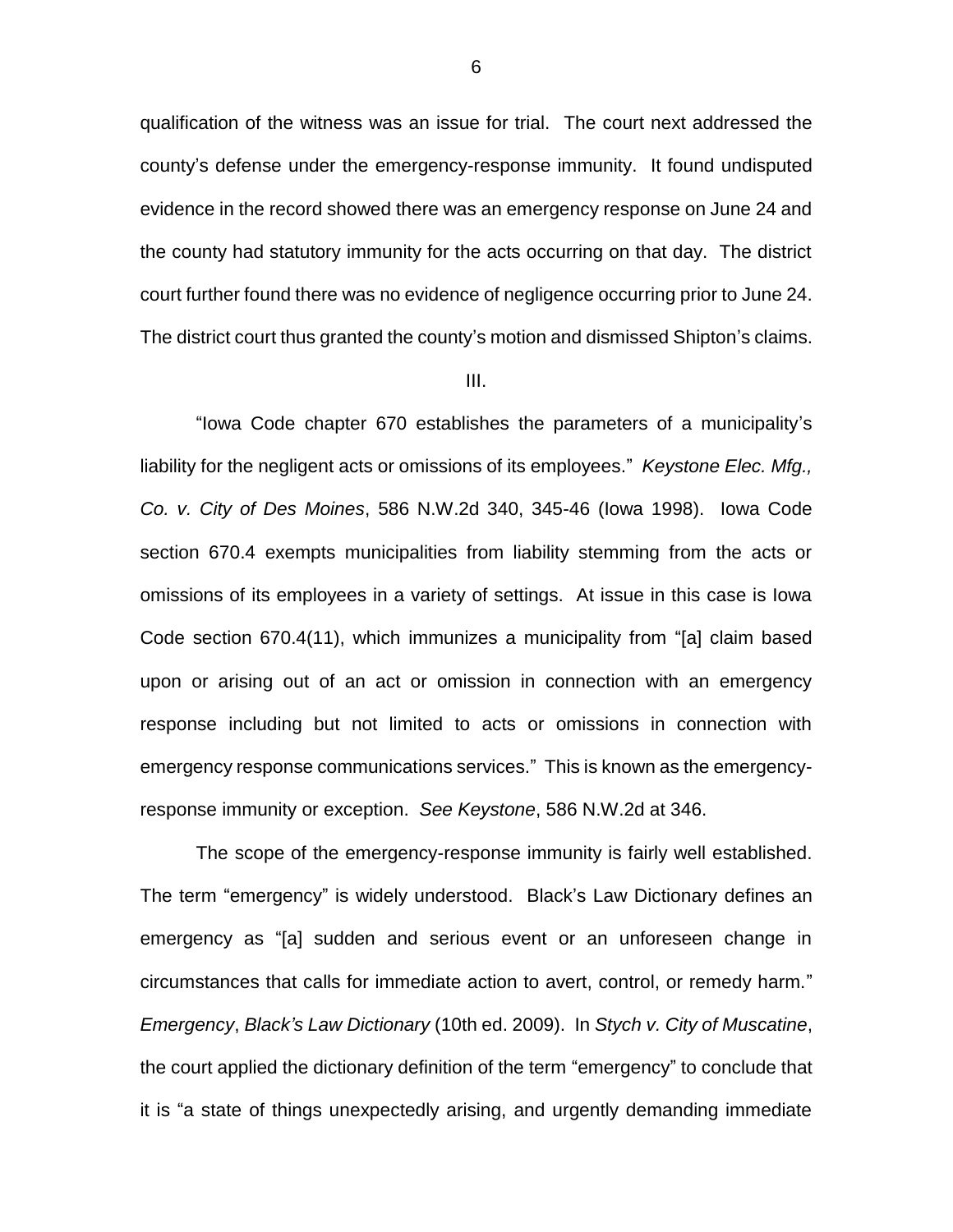action." 655 F. Supp. 2d 928, 935-36 (S.D. Iowa 2009) (quoting *Emergency*, Oxford English Dictionary (2d ed. 1989)). In determining whether a "claim [is] based upon or arising out of an act or omission in connection with an emergency response," our cases have held the language should be construed broadly to provide immunity from any claim having a causal connection to the municipality's efforts to address an emergency. *See Cubit v. Mahaska Cty.*, 677 N.W.2d 777, 783 (Iowa 2004) ("Based on our review of this court's prior cases, as well as our interpretation of similar statutes, we think the language 'arising out of,' . . . requires that there be some causal connection between the 'claim' and 'an act or omission in connection with an emergency response.'" (citation omitted)); *see also Kulish v. Ellsworth*, 566 N.W.2d 885, 891 (Iowa 1997) (concluding the statutory language is written broadly enough to cover a host of emergency situations).

In reviewing the district court's ruling, we conclude the court did not err in granting summary judgment with respect to Shipton's claims arising out of any conduct occurring on June 24. The summary judgement record shows it is not disputed that the county's conduct on that day was in response to an emergency. Shipton conceded this issue. His expert witness conceded this issue in her deposition. *See Cubit*, 677 N.W.2d at 784.

We conclude the district court erred, however, in finding there was no evidence in the record supporting Shipton's claims of negligence regarding conduct occurring prior to June 24. There are disputed issues of fact regarding the standard of care, breach, causation, and damages for conduct occurring prior to June 24. Shipton testified Franzen dislodged the PICC line. He testified this caused him pain. Shipton's expert witness testified regarding the standard of care,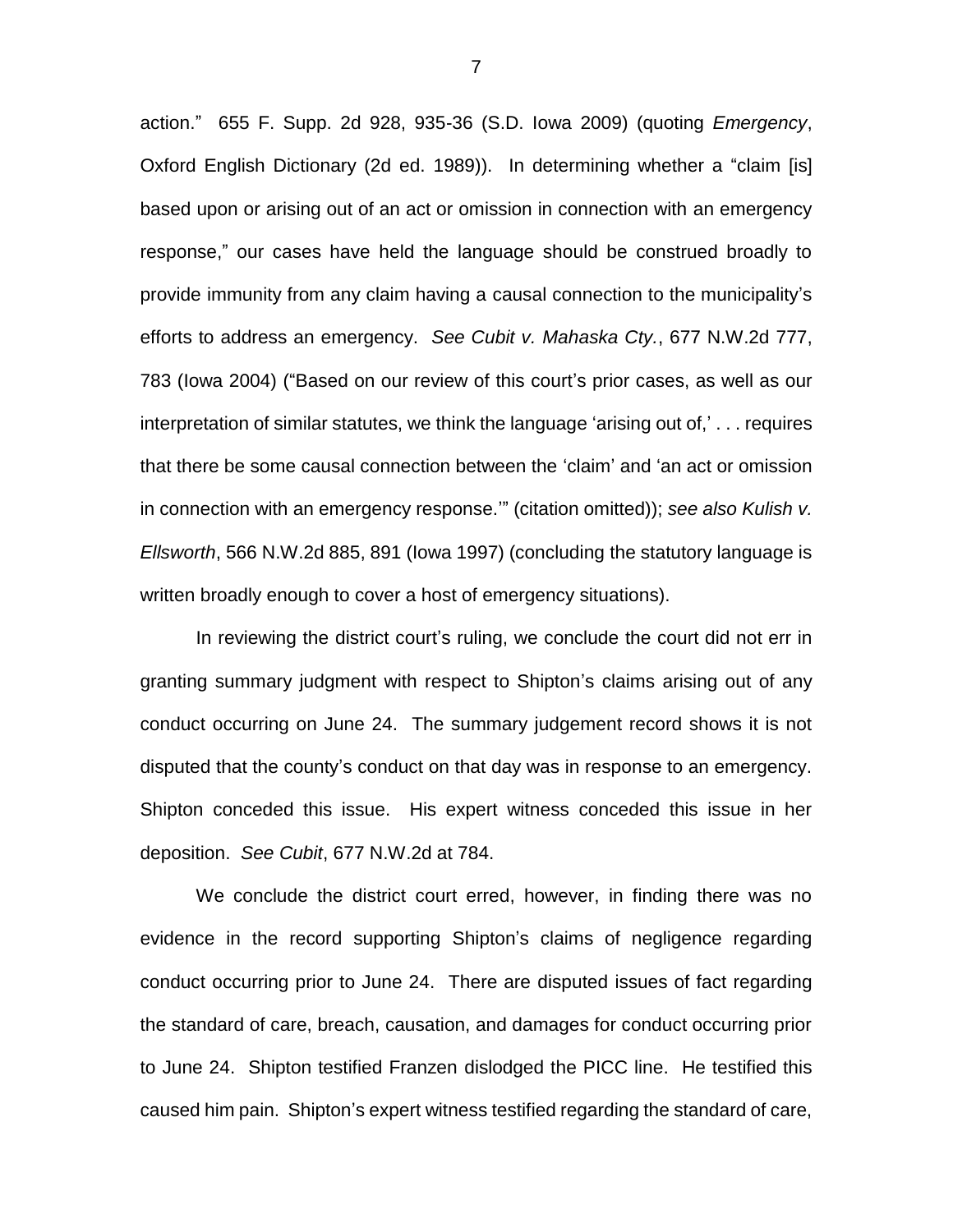breach, and causation. While the county believes the witness is not qualified to opine on these issues, the district court specifically denied the county's motion to disqualify the witness at this stage of the proceedings. When we consider the entirety of the record in the light most favorable to Shipton, there is a disputed issue of material fact for the jury with respect to the county's conduct occurring prior to June 24. The district court erred in holding otherwise.

In defense of the district court's summary judgment ruling, the county argues the antecedent acts of negligence are also covered by the emergencyresponse immunity. The county relies on *Kershner v. City of Burlington*, 618 N.W.2d 340 (Iowa 2000). In *Kershner*, a homeowner argued the municipality could not avail itself of the emergency-response immunity where the municipality violated its own written policies concerning emergency dispatch procedure when responding to a fire. *See id.* at 341-42. The municipality's failure to dispatch the proper number of responders resulted in the entire home being consumed by the fire. *See id*. at 342. The homeowner argued the failure to follow procedure was negligence separate and apart from the emergency response itself and therefore outside the limits of the immunity. *See id*. at 343. The Iowa Supreme Court disagreed, holding "[b]ecause the undisputed facts in the record show that plaintiff's claim is *based on conduct of the defendant in connection with an emergency response*, the immunity provision of section 670.4(11) applies and plaintiff's claim cannot go forward." *Id*. at 346 (emphasis added).

*Kershner* is inapposite here. In *Kershner*, the alleged negligence in violating city policy was an act occurring in the course of the city's emergency response. *See id*. The acts were inseparable. *See id.* If there had been no fire and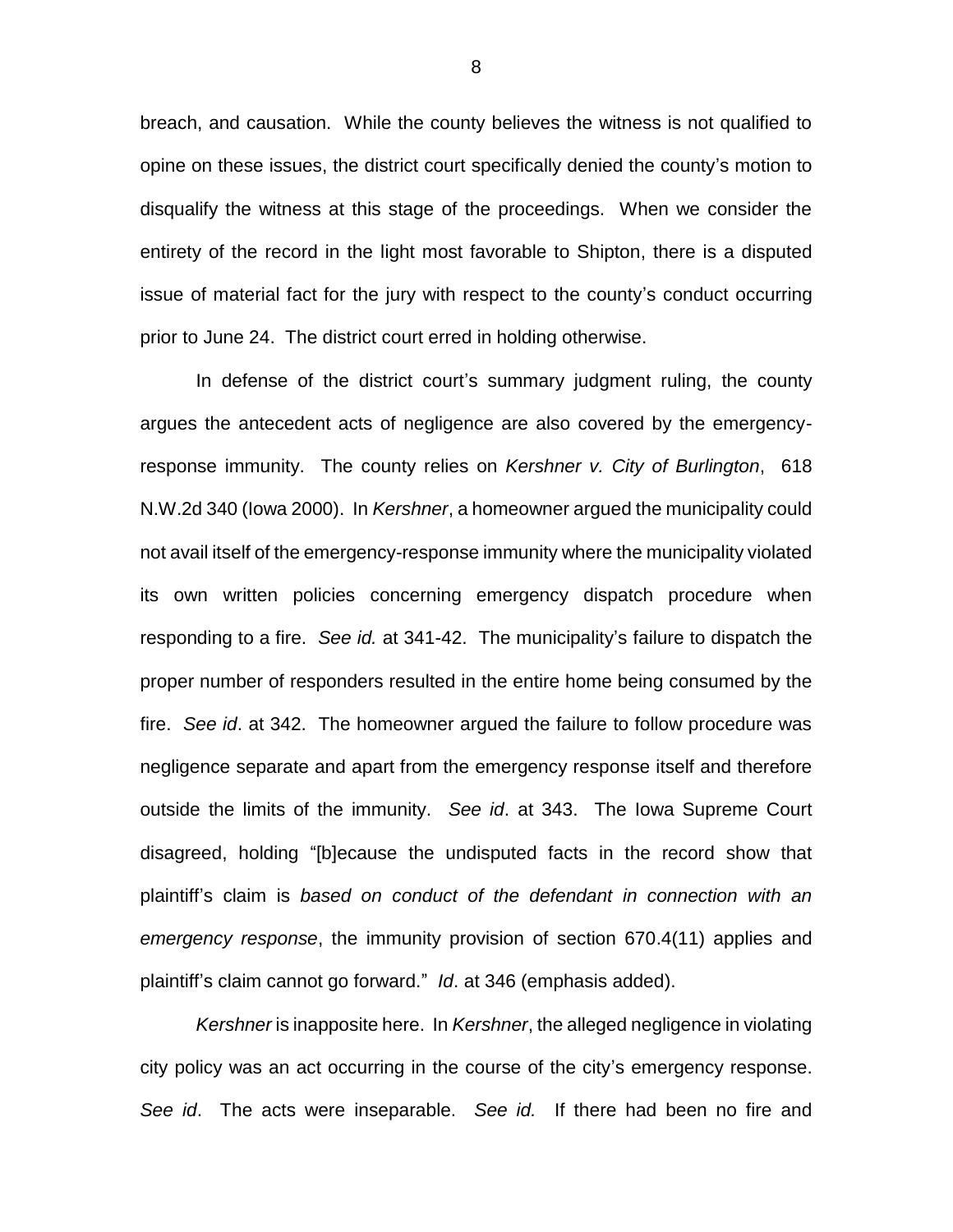emergency response, there would have been no alleged negligence in violating city policy with respect to the emergency response. In contrast, the claims of negligence in this case precede the emergency response. The acts were wholly separable. If there had been no emergency response on June 24, the prior acts of alleged negligence still would have occurred and would have been actionable. *See Cubit,* 677 N.W.2d at 784 (stating the claim is not barred by the immunity if it "may be proved without reference to or reliance upon the [emergency response]"). In arguing to the contrary, the county misapprehends the nature of the doctrine. The immunity does not immunize conduct causing an emergency, it immunizes conduct in connection with an emergency response. *See Olson v. Polk Cty.*, No. 06-0436, 2006 WL 3614063, at \*2 (Iowa Ct. App. Dec. 13, 2006) (stating the doctrine is not concerned with the emergency "but to the response itself" and conduct in connection with the response (quoting *Adams v. City of Des Moines*, 629 N.W.2d 367, 370 (Iowa 2001)).

For these reasons, we hold the district court did not err in granting the county's motion for summary judgment with respect to the defendants' conduct occurring on June 24. However, the district court did err in concluding there was no evidence of actionable conduct occurring prior to that date. There is evidence in the record sufficient to generate a disputed issue of material fact on those claims. We have considered the testimony of the plaintiff's expert witness in reaching that conclusion. We did so based on the district court's denial of the county's motion to disqualify the expert witness. Nothing in this opinion should be interpreted to comment on the issue of whether the witness can be qualified as an expert witness at the time of trial.